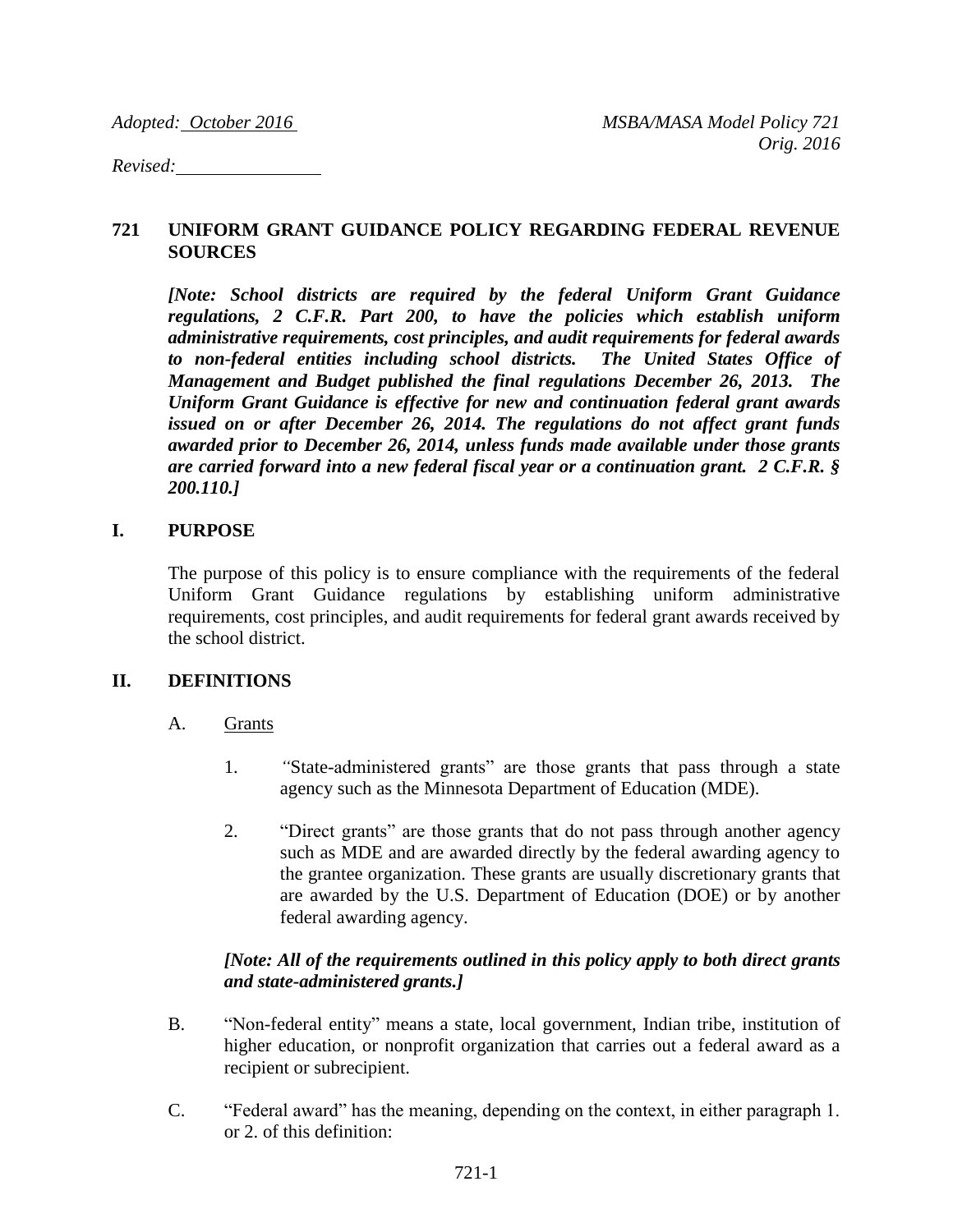- 1. a. The federal financial assistance that a non-federal entity receives directly from a federal awarding agency or indirectly from a passthrough entity, as described in 2 C.F.R. § 200.101 (Applicability); or
	- b. The cost-reimbursement contract under the federal Acquisition Regulations that a non-federal entity receives directly from a federal awarding agency or indirectly from a pass-through entity, as described in 2 C.F.R. § 200.101 (Applicability).
- 2. The instrument setting forth the terms and conditions. The instrument is the grant agreement, cooperative agreement, other agreement for assistance covered in paragraph (b) of 2 C.F.R. § 200.40 (Federal Financial Assistance), or the cost-reimbursement contract awarded under the federal Acquisition Regulations.
- 3. "Federal award" does not include other contracts that a federal agency uses to buy goods or services from a contractor or a contract to operate federal-government-owned, contractor-operated facilities.
- D. "Contract" means a legal instrument by which a non-federal entity purchases property or services needed to carry out the project or program under a federal award. The term, as used in 2 C.F.R. Part 200, does not include a legal instrument, even if the non-federal entity considers it a contract, when the substance of the transaction meets the definition of a federal award or subaward.

## E. Procurement Methods

- 1. "Procurement by micro-purchase" is the acquisition of supplies or services, the aggregate dollar amount of which does not exceed the micropurchase threshold (generally \$3,000, except as otherwise discussed in 48 C.F.R. Subpart 2.1 or as periodically adjusted for inflation).
- 2. "Procurement by small purchase procedures" are those relatively simple and informal procurement methods for securing services, supplies, or other property that do not cost more than \$150,000 (periodically adjusted for inflation).
- 3. "Procurement by sealed bids (formal advertising)" is a publicly solicited and a firm, fixed-price contract (lump sum or unit price) awarded to the responsible bidder whose bid, conforming to all the material terms and conditions of the invitation for bids, is the lowest in price.
- 4. "Procurement by competitive proposals" is normally conducted with more than one source submitting an offer, and either a fixed-price or costreimbursement type contract is awarded. Competitive proposals are generally used when conditions are not appropriate for the use of sealed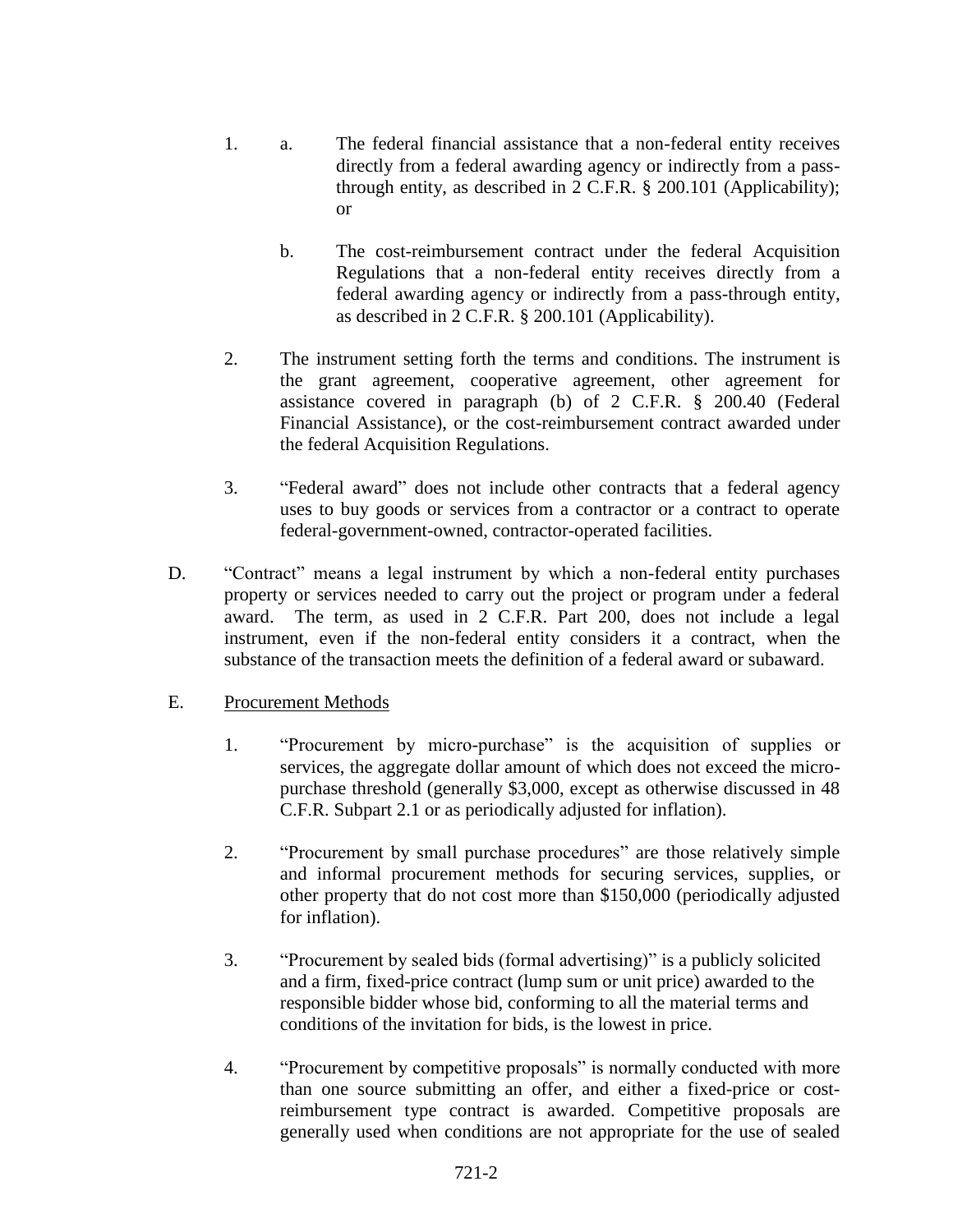bids.

- 5. "Procurement by noncompetitive proposals" is procurement through solicitation of a proposal from only one source.
- F. "Equipment" means tangible personal property (including information technology systems) having a useful life of more than one year and a per-unit acquisition cost which exceeds the lesser of the capitalization level established by the non-federal entity for financial statement purposes, or \$5,000.
- G. "Compensation for personal services" includes all remuneration, paid currently or accrued, for services of employees rendered during the period of performance under the federal award, including, but not necessarily limited to, wages and salaries. Compensation for personal services may also include fringe benefits which are addressed in 2 C.F.R. § 200.431 (Compensation - Fringe Benefits).
- H. "Post-retirement health plans" refer to costs of health insurance or health services not included in a pension plan covered by 2 C.F.R. § 200.431(g) for retirees and their spouses, dependents, and survivors.
- I. "Severance pay" is a payment in addition to regular salaries and wages by the non-federal entities to workers whose employment is being terminated.
- J. "Direct costs" are those costs that can be identified specifically with a particular final cost objective, such as a federal award, or other internally or externally funded activity, or that can be directly assigned to such activities relatively easily with a high degree of accuracy.
- K. "Relocation costs" are costs incident to the permanent change of duty assignment (for an indefinite period or for a stated period not less than 12 months) of an existing employee or upon recruitment of a new employee.
- L. "Travel costs" are the expenses for transportation, lodging, subsistence, and related items incurred by employees who are in travel status on official business of the school district.

# **III. CONFLICT OF INTEREST**

A. Employee Conflict of Interest. No employee, officer, or agent may participate in the selection, award, or administration of a contract supported by a federal award if he or she has a real or apparent conflict of interest. Such a conflict of interest would arise when the employee, officer, or agent, any member of his or her immediate family, his or her partner, or an organization which employs or is about to employ any of the parties indicated herein, has a financial or other interest in or a tangible personal benefit from a firm considered for a contract. The employees, officers, and agents of the school district may neither solicit nor accept gratuities, favors, or anything of monetary value from contractors or parties to subcontracts. However, the school district may set standards for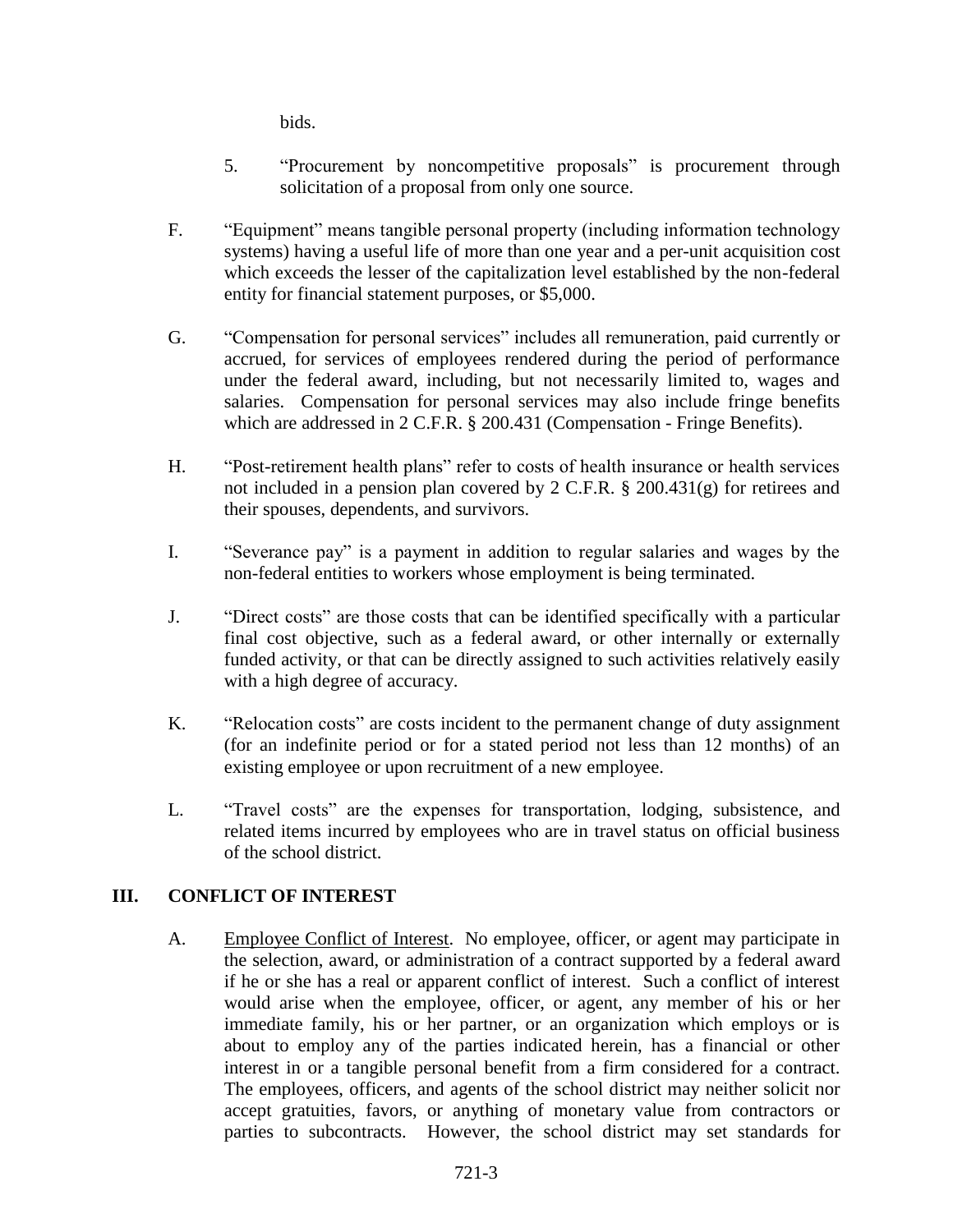situations in which the financial interest is not substantial or the gift is an unsolicited item of nominal value. The standards of conduct must provide for disciplinary actions to be applied for violations of such standards by employees, officers, or agents of the school district.

- B. Organizational Conflicts of Interest. The school district is unable or appears to be unable to be impartial in conducting a procurement action involving the related organization because of relationships with a parent company, affiliate, or subsidiary organization.
- C. Disclosing Conflicts of Interest. The school district must disclose in writing any potential conflict of interest to MDE in accordance with applicable federal awarding agency policy.

## **IV. ACCEPTABLE METHODS OF PROCUREMENT**

- A. General Procurement Standards. The school district must use its own documented procurement procedures which reflect applicable state laws, provided that the procurements conform to the applicable federal law and the standards identified in the Uniform Grant Guidance.
- B. The school district must maintain oversight to ensure that contractors perform in accordance with the terms, conditions, and specifications of their contracts or purchase orders.
- C. The school district's procedures must avoid acquisition of unnecessary or duplicative items. Consideration should be given to consolidating or breaking out procurements to obtain a more economical purchase. Where appropriate, an analysis will be made of lease versus purchase alternatives and any other appropriate analysis to determine the most economical approach.
- D. The school district must award contracts only to responsible contractors possessing the ability to perform successfully under the terms and conditions of a proposed procurement. Consideration will be given to such matters as contractor integrity, compliance with public policy, record of past performance, and financial and technical resources.
- E. The school district must maintain records sufficient to detail the history of procurement. These records will include, but are not necessarily limited to, the following: rationale for the method of procurement; selection of the contract type; contractor selection or rejection; and the basis for the contract price.
- F. The school district alone must be responsible, in accordance with good administrative practice and sound business judgment, for the settlement of all contractual and administrative issues arising out of procurements. These issues include, but are not limited to, source evaluation, protests, disputes, and claims. These standards do not relieve the school district of any contractual responsibilities under its contracts.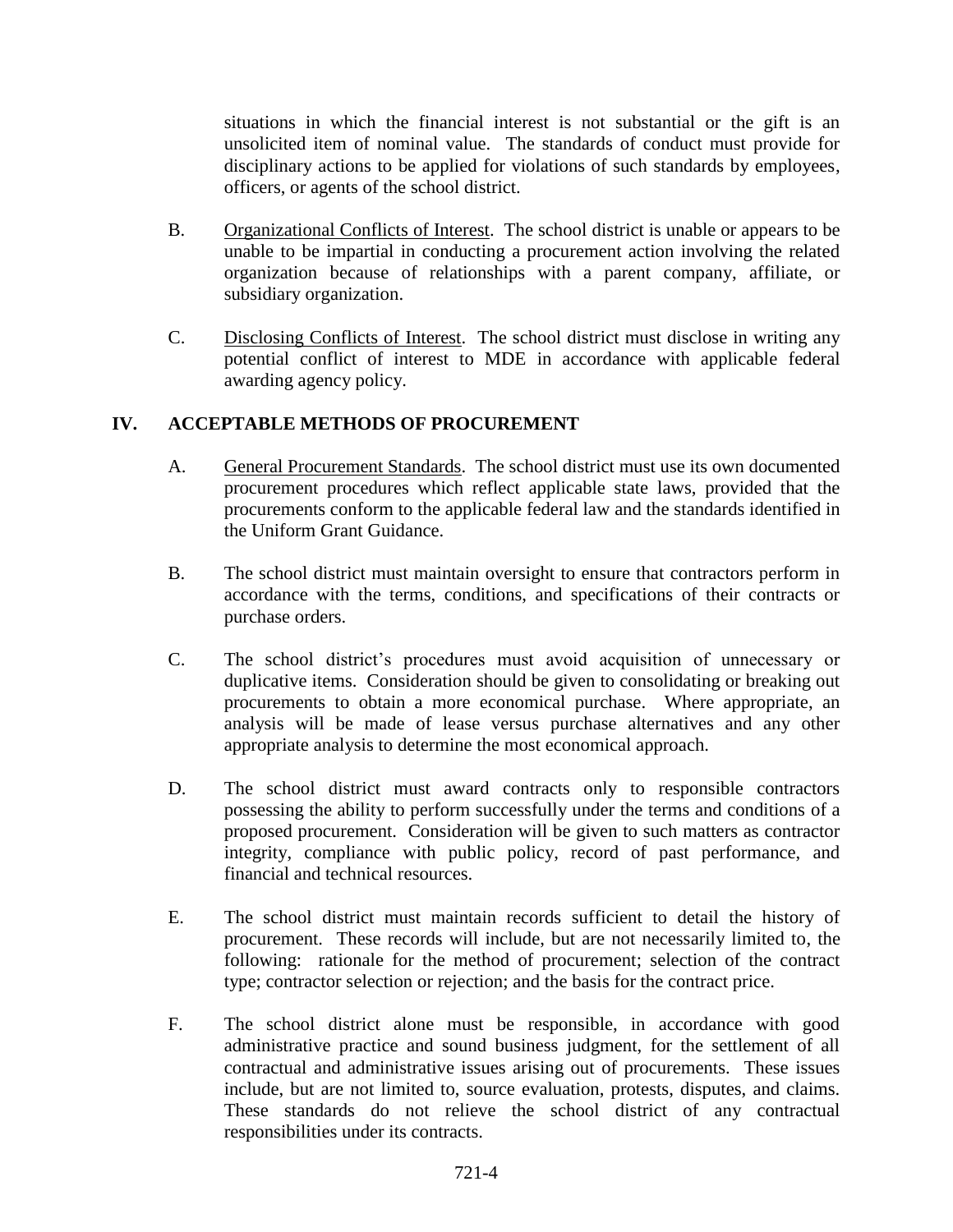- G. The school district must take all necessary affirmative steps to assure that minority businesses, women's business enterprises, and labor surplus area firms are used when possible.
- H. Methods of Procurement. The school district must use one of the following methods of procurement:
	- 1. Procurement by micro-purchases. To the extent practicable, the school district must distribute micro-purchases equitably among qualified suppliers. Micro-purchases may be awarded without soliciting competitive quotations if the school district considers the price to be reasonable.
	- 2. Procurement by small purchase procedures. If small purchase procedures are used, price or rate quotations must be obtained from an adequate number of qualified sources.
	- 3. Procurement by sealed bids (formal advertising).
	- 4. Procurement by competitive proposals. If this method is used, the following requirements apply:
		- a. Requests for proposals must be publicized and identify all evaluation factors and their relative importance. Any response to publicized requests for proposals must be considered to the maximum extent practical;
		- b. Proposals must be solicited from an adequate number of qualified sources;
		- c. The school district must have a written method for conducting technical evaluations of the proposals received and for selecting recipients;
		- d. Contracts must be awarded to the responsible firm whose proposal is most advantageous to the program, with price and other factors considered; and
		- e. The school district may use competitive proposal procedures for qualifications-based procurement of architectural/engineering (A/E) professional services whereby competitors' qualifications are evaluated and the most qualified competitor is selected, subject to negotiation of fair and reasonable compensation. The method where price is not used as a selection factor can only be used in procurement of A/E professional services; it cannot be used to purchase other types of services, though A/E firms are a potential source to perform the proposed effort.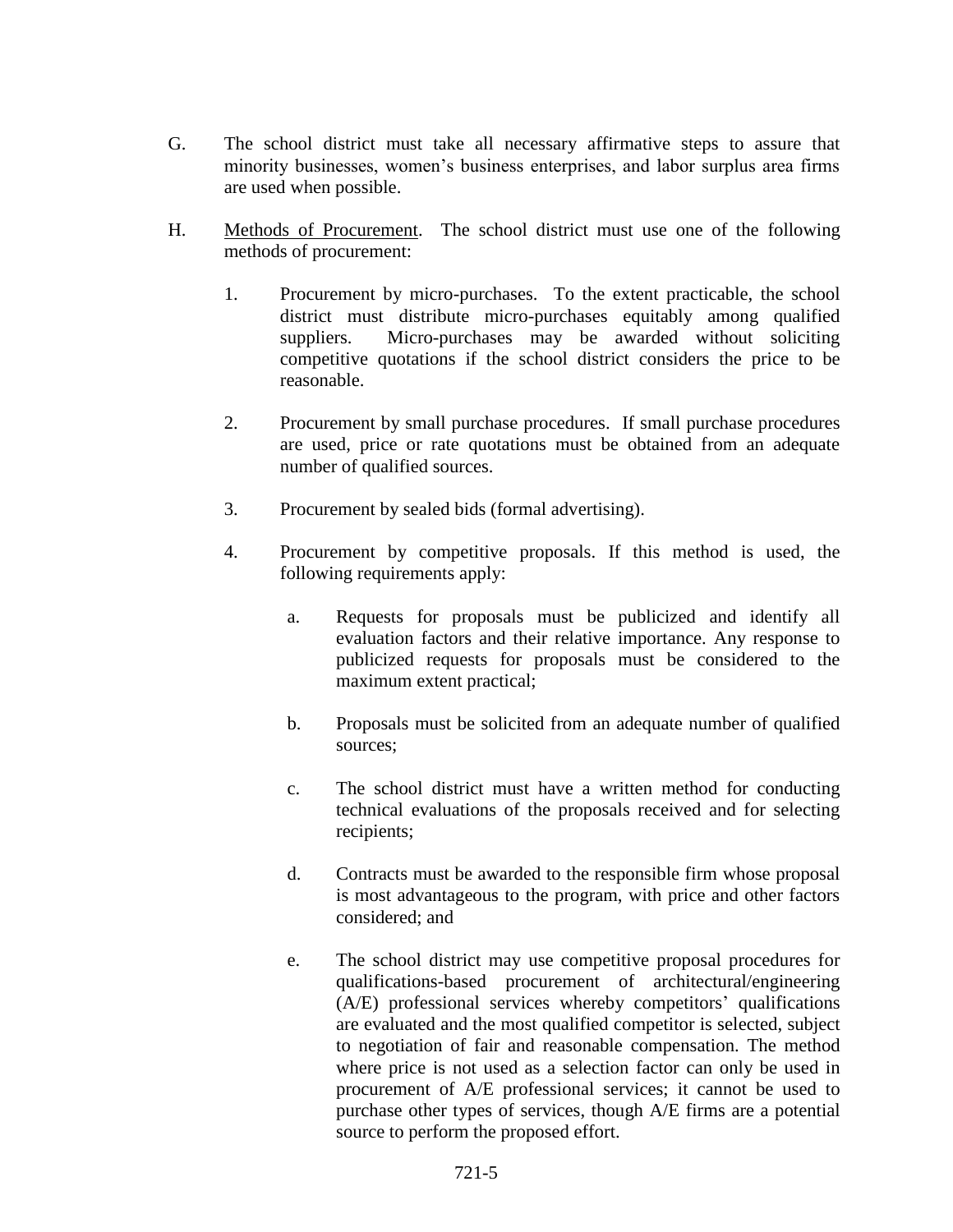- 5. Procurement by noncompetitive proposals. Procurement by noncompetitive proposals may be used only when one or more of the following circumstances apply:
	- a. The item is available only from a single source;
	- b. The public exigency or emergency for the requirement will not permit a delay resulting from competitive solicitation;
	- c. The DOE or MDE expressly authorizes noncompetitive proposals in response to a written request from the school district; or
	- d. After solicitation of a number of sources, competition is determined inadequate.
- I. Competition. The school district must have written procedures for procurement transactions. These procedures must ensure that all solicitations:
	- 1. Incorporate a clear and accurate description of the technical requirements for the material, product, or service to be procured. Such description must not, in competitive procurements, contain features which unduly restrict competition. The description may include a statement of the qualitative nature of the material, product, or service to be procured and, when necessary, must set forth those minimum essential characteristics and standards to which it must conform if it is to satisfy its intended use. Detailed product specifications should be avoided if at all possible. When making a clear and accurate description of the technical requirements is impractical or uneconomical, a "brand name or equivalent" description may be used as a means to define the performance or other salient requirements of procurement. The specific features of the named brand which must be met by offers must be clearly stated; and
	- 2. Identify all requirements which the offerors must fulfill and all other factors to be used in evaluating bids or proposals.
- J. The school district must ensure that all prequalified lists of persons, firms, or products which are used in acquiring goods and services are current and include enough qualified sources to ensure maximum open and free competition. Also, the school district must not preclude potential bidders from qualifying during the solicitation period.
- K. Non-federal entities are prohibited from contracting with or making subawards under "covered transactions" to parties that are suspended or debarred or whose principals are suspended or debarred. "Covered transactions" include procurement contracts for goods and services awarded under a grant or cooperative agreement that are expected to equal or exceed \$25,000.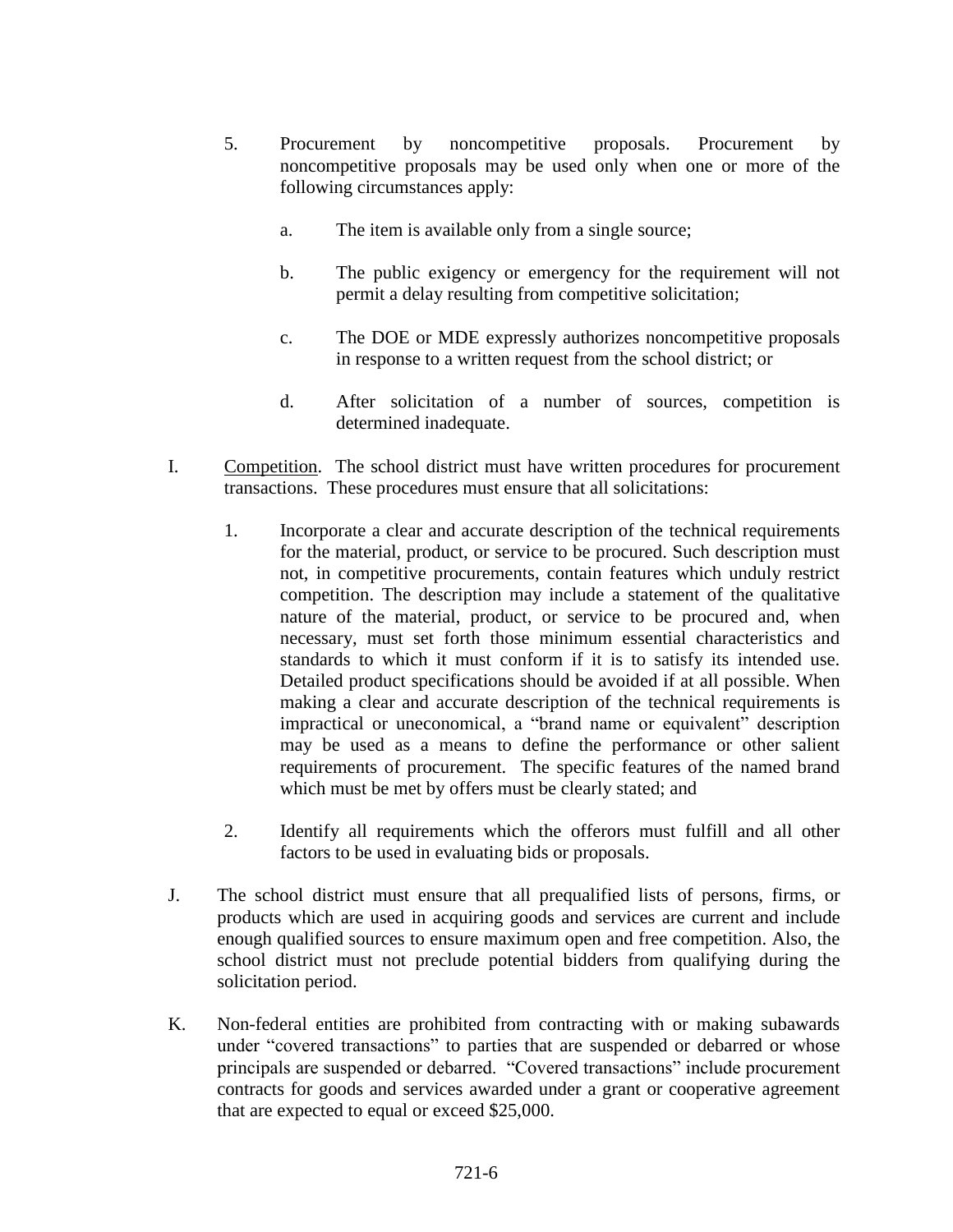L. All nonprocurement transactions entered into by a recipient (i.e., subawards to subrecipients), irrespective of award amount, are considered covered transactions, unless they are exempt as provided in 2 C.F.R. § 180.215.

## **V. MANAGING EQUIPMENT AND SAFEGUARDING ASSETS**

A. Property Standards. The school district must, at a minimum, provide the equivalent insurance coverage for real property and equipment acquired or improved with federal funds as provided to property owned by the non-federal entity. Federally owned property need not be insured unless required by the terms and conditions of the federal award.

The school district must adhere to the requirements concerning real property, equipment, supplies, and intangible property set forth in 2 C.F.R. §§ 200.311, 200.314, and 200.315.

B. Equipment

Management requirements. Procedures for managing equipment (including replacement equipment), whether acquired in whole or in part under a federal award, until disposition takes place will, at a minimum, meet the following requirements:

- 1. Property records must be maintained that include a description of the property; a serial number or other identification number; the source of the funding for the property (including the federal award identification number (FAIN)); who holds title; the acquisition date; the cost of the property; the percentage of the federal participation in the project costs for the federal award under which the property was acquired; the location, use, and condition of the property; and any ultimate disposition data, including the date of disposition and sale price of the property.
- 2. A physical inventory of the property must be taken and the results reconciled with the property records at least once every two years.
- 3. A control system must be developed to ensure adequate safeguards to prevent loss, damage, or theft of the property. Any loss, damage, or theft must be investigated.
- 4. Adequate maintenance procedures must be developed to keep property in good condition.
- 5. If the school district is authorized or required to sell the property, proper sales procedures must be established to ensure the highest possible return.

## **VI. FINANCIAL MANAGEMENT REQUIREMENTS**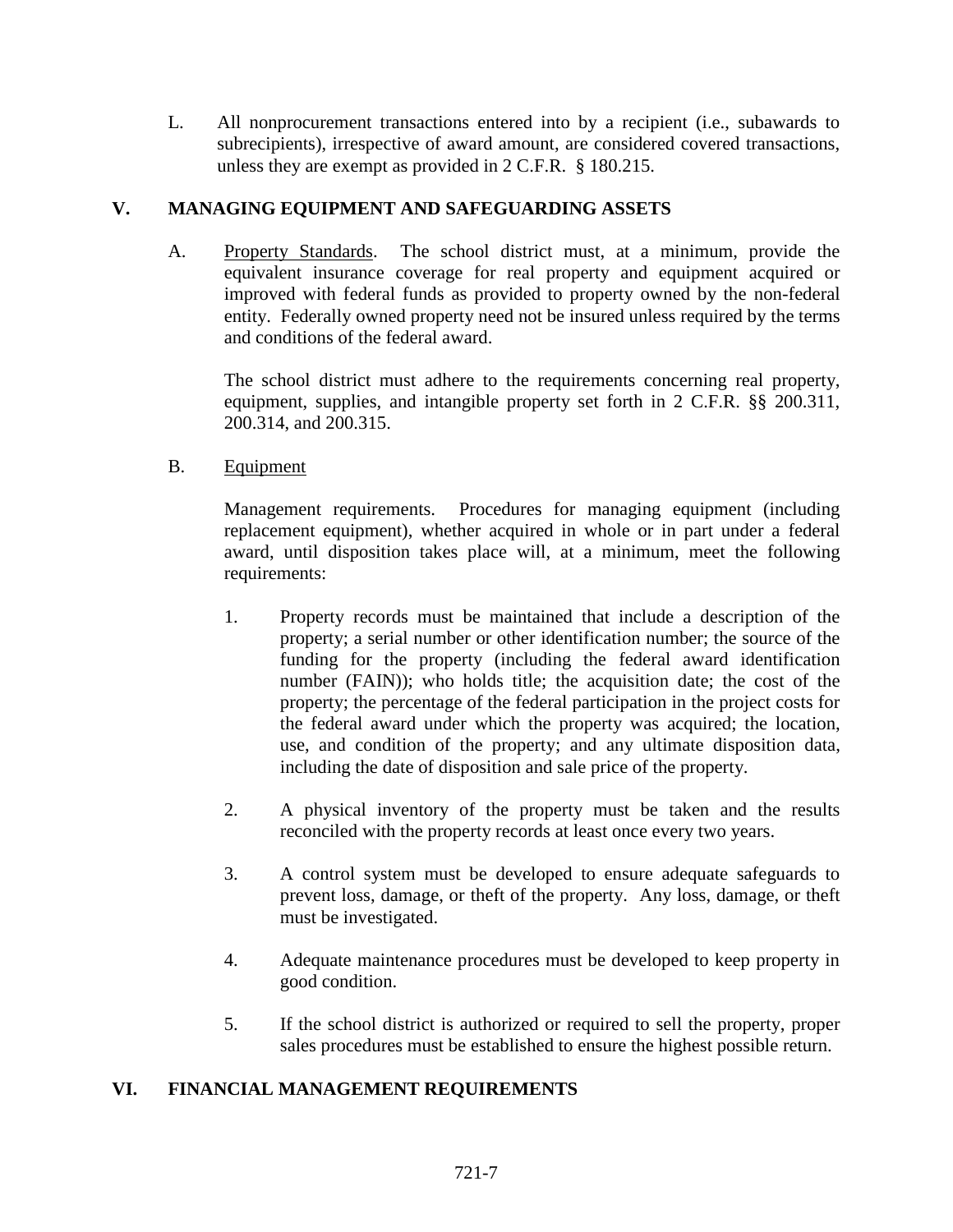- A. Financial Management. The school district's financial management systems, including records documenting compliance with federal statues, regulations, and the terms and conditions of the federal award, must be sufficient to permit the preparation of reports required by general and program-specific terms and conditions; and the tracing of funds to a level of expenditures adequate to establish that such funds have been used according to the federal statutes, regulations, and the terms and conditions of the federal award.
- B. Payment. The school district must be paid in advance, provided it maintains or demonstrates the willingness to maintain both written procedures that minimize the time elapsing between the transfer of funds and disbursement between the school district and the financial management systems that meet the standards for fund control.

Advance payments to a school district must be limited to the minimum amounts needed and timed to be in accordance with the actual, immediate cash requirements of the school district in carrying out the purpose of the approved program or project. The timing and amount of advance payments must be as close as is administratively feasible to the actual disbursements by the non-federal entity for direct program or project costs and the proportionate share of any allowable indirect costs. The school district must make timely payment to contractors in accordance with the contract provisions.

C. Internal Controls. The school district must establish and maintain effective internal control over the federal award that provides reasonable assurance that the school district is managing the federal award in compliance with federal statutes, regulations, and the terms and conditions of the federal award. These internal controls should be in compliance with guidance in "Standards for Internal Control in the Federal Government," issued by the Comptroller General of the United States, or the "Internal Control Integrated Framework," issued by the Committee of Sponsoring Organizations of the Treadway Commission (COSO).

The school district must comply with federal statutes, regulations, and the terms and conditions of the federal award.

The school district must also evaluate and monitor the school district's compliance with statutes, regulations, and the terms and conditions of the federal award.

The school district must also take prompt action when instances of noncompliance are identified, including noncompliance identified in audit findings.

The school district must take reasonable measures to safeguard protected personally identifiable information considered sensitive consistent with applicable federal and state laws regarding privacy and obligations of confidentiality.

### **VII. ALLOWABLE USE OF FUNDS AND COST PRINCIPLES**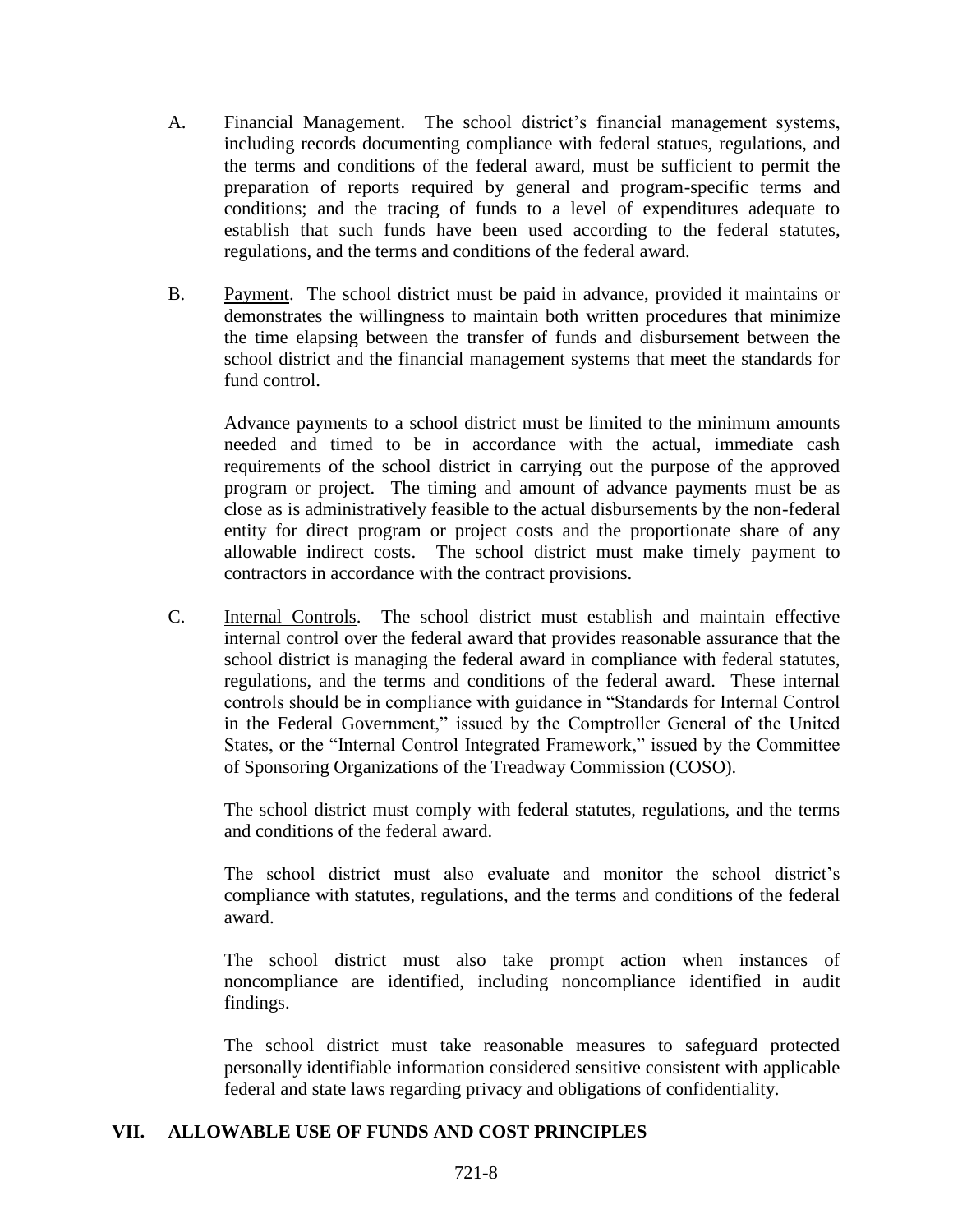- A. Allowable Use of Funds. The school district administration and board will enforce appropriate procedures and penalties for program, compliance, and accounting staff responsible for the allocation of federal grant costs based on their allowability and their conformity with federal cost principles to determine the allowability of costs.
- B. Definitions
	- 1. "Allowable cost" means a cost that complies with all legal requirements that apply to a particular federal education program, including statutes, regulations, guidance, applications, and approved grant awards.
	- 2. "Education Department General Administrative Regulations (EDGAR)" means a compilation of regulations that apply to federal education programs. These regulations contain important rules governing the administration of federal education programs and include rules affecting the allowable use of federal funds (including rules regarding allowable costs, the period of availability of federal awards, documentation requirements, and grants management requirements). EDGAR can be accessed at: [http://www2.ed.gov/policy/fund/reg/edgarReg/edgar.html.](http://www2.ed.gov/policy/fund/reg/edgarReg/edgar.html)
	- 3. "Omni Circular" or "2 C.F.R. Part 200s" or "Uniform Administrative Requirements, Cost Principles, and Audit Requirements for Federal Awards" means federal cost principles that provide standards for determining whether costs may be charged to federal grants.
	- 4. "Advance payment" means a payment that a federal awarding agency or passthrough entity makes by any appropriate payment mechanism, including a predetermined payment schedule, before the non-federal entity disburses the funds for program purposes.
- C. Allowable Costs. The following items are costs that may be allowable under the 2 C.F.R. Part 200s under specific conditions:
	- 1. Advisory councils;
	- 2. Audit costs and related services;
	- 3. Bonding costs;
	- 4. Communication costs;
	- 5. Compensation for personal services;
	- 6. Depreciation and use allowances;
	- 7. Employee morale, health, and welfare costs;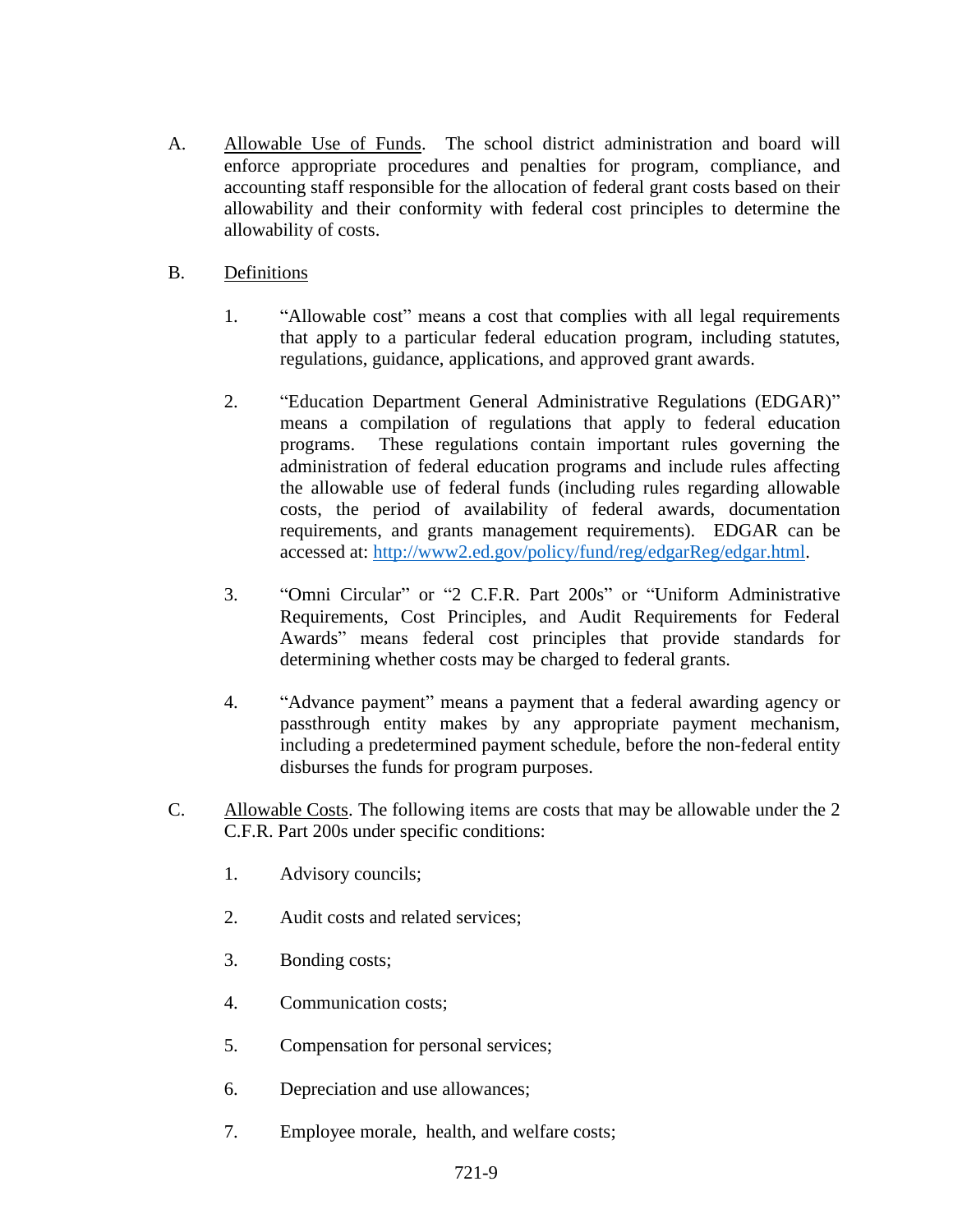- 8. Equipment and other capital expenditures;
- 9. Gains and losses on disposition of depreciable property and other capital assets and substantial relocation of federal programs;
- 10. Insurance and indemnification;
- 11. Maintenance, operations, and repairs;
- 12. Materials and supplies costs;
- 13. Meetings and conferences;
- 14. Memberships, subscriptions, and professional activity costs;
- 15. Security costs;
- 16. Professional service costs;
- 17. Proposal costs;
- 18. Publication and printing costs;
- 19. Rearrangement and alteration costs;
- 20. Rental costs of building and equipment;
- 21. Training costs; and
- 22. Travel costs.
- D. Costs Forbidden by Federal Law. 2 CFR Part 200s and EDGAR identify certain costs that may never be paid with federal funds. The following list provides examples of such costs. If a cost is on this list, it may not be supported with federal funds. The fact that a cost is not on this list does not mean it is necessarily permissible. Other important restrictions apply to federal funds, such as those items detailed in the 2 CFR Part 200s; thus, the following list is not exhaustive:
	- 1. Advertising and public relations costs (with limited exceptions), including promotional items and memorabilia, models, gifts, and souvenirs;
	- 2. Alcoholic beverages;
	- 3. Bad debts;
	- 4. Contingency provisions (with limited exceptions);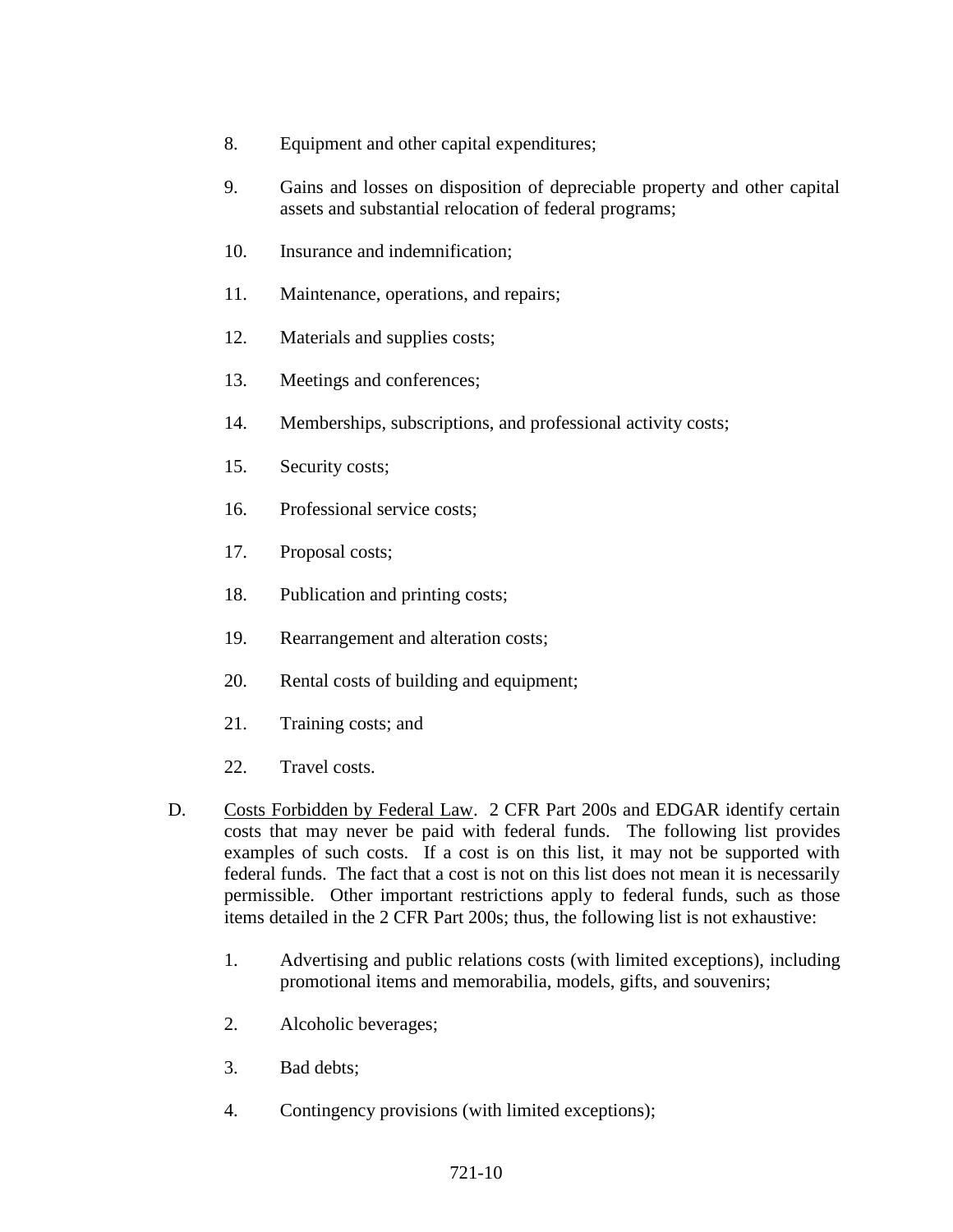- 5. Fundraising and investment management costs (with limited exceptions);
- 6. Donations;
- 7. Contributions;
- 8. Entertainment (amusement, diversion, and social activities and any associated costs);
- 9. Fines and penalties;
- 10. General government expenses (with limited exceptions pertaining to Indian tribal governments and Councils of Government (COGs));
- 11. Goods or services for personal use;
- 12. Interest, except interest specifically stated in 2 C.F.R. § 200.441 as allowable;
- 13. Religious use;
- 14. The acquisition of real property (unless specifically permitted by programmatic statute or regulations, which is very rare in federal education programs);
- 15. Construction (unless specifically permitted by programmatic statute or regulations, which is very rare in federal education programs); and
- 16. Tuition charged or fees collected from students applied toward meeting matching, cost sharing, or maintenance of effort requirements of a program.
- E. Program Allowability
	- 1. Any cost paid with federal education funds must be permissible under the federal program that would support the cost.
	- 2. Many federal education programs detail specific required and/or allowable uses of funds for that program. Issues such as eligibility, program beneficiaries, caps or restrictions on certain types of program expenses, other program expenses, and other program specific requirements must be considered when performing the programmatic analysis.
	- 3. The two largest federal K-12 programs, Title I, Part A, and the Individuals with Disabilities Education Act (IDEA), do not contain a use of funds section delineating the allowable uses of funds under those programs. In those cases, costs must be consistent with the purposes of the program in order to be allowable.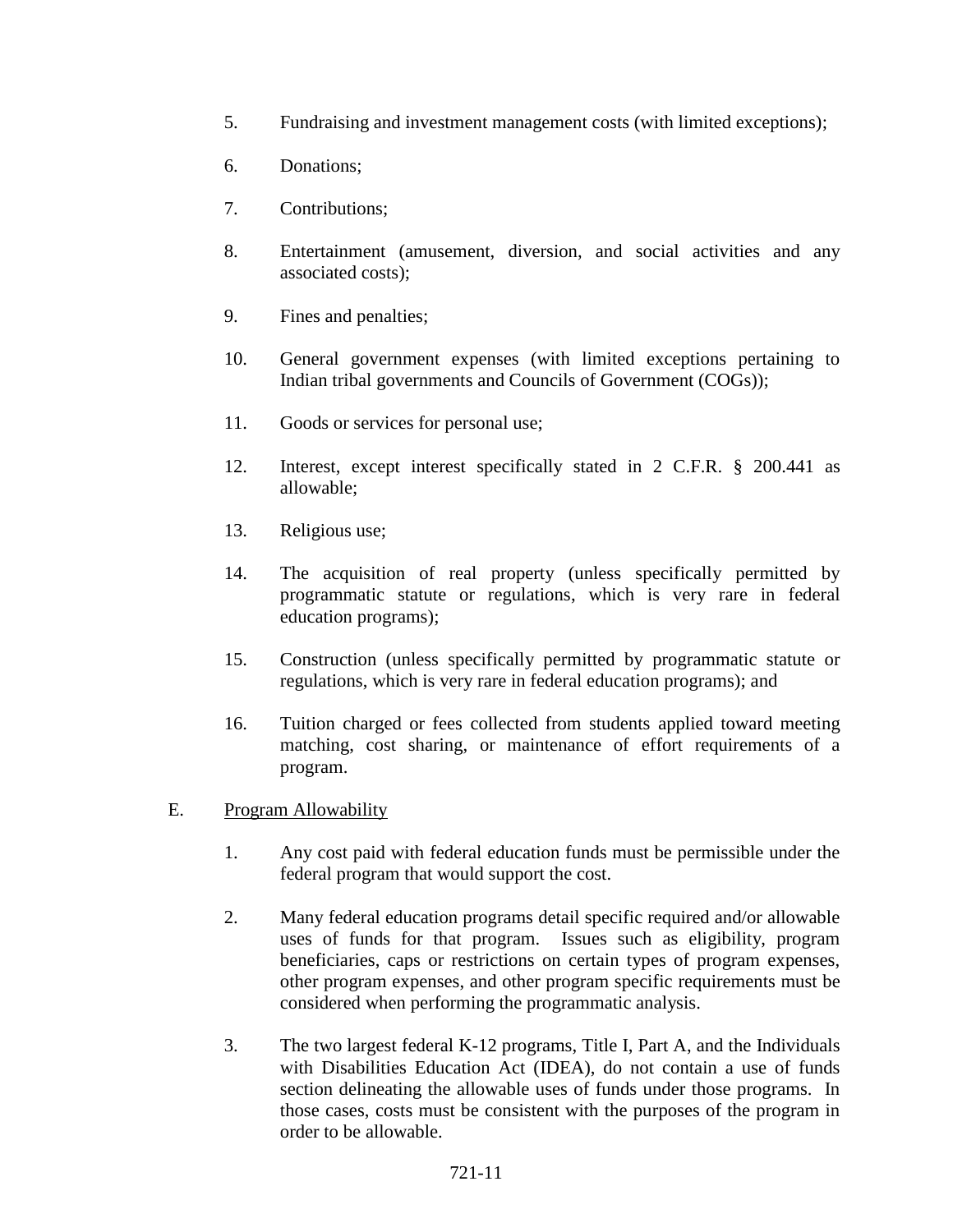## F. Federal Cost Principles

- 1. The Omni Circular defines the parameters for the permissible uses of federal funds. While many requirements are contained in the Omni Circular, it includes five core principles that serve as an important guide for effective grant management. These core principles require all costs to be:
	- a. Necessary for the proper and efficient performance or administration of the program.
	- b. Reasonable. An outside observer should clearly understand why a decision to spend money on a specific cost made sense in light of the cost, needs, and requirements of the program.
	- c. Allocable to the federal program that paid for the cost. A program must benefit in proportion to the amount charged to the federal program – for example, if a teacher is paid 50% with Title I funds, the teacher must work with the Title I program/students at least 50% of the time. Recipients also need to be able to track items or services purchased with federal funds so they can prove they were used for federal program purposes.
	- d. Authorized under state and local rules. All actions carried out with federal funds must be authorized and not prohibited by state and local laws and policies.
	- e. Adequately documented. A recipient must maintain proper documentation so as to provide evidence to monitors, auditors, or other oversight entities of how the funds were spent over the lifecycle of the grant.
- G. Program Specific Fiscal Rules. The Omni Circular also contains specific rules on selected items of costs. Costs must comply with these rules in order to be paid with federal funds.
	- 1. All federal education programs have certain program specific fiscal rules that apply. Determining which rules apply depends on the program; however, rules such as supplement, not supplant, maintenance of effort, comparability, caps on certain uses of funds, etc., have an important impact when analyzing whether a particular cost is permissible.
	- 2. Many state-administered programs require local education agencies (LEAs) to use federal program funds to supplement the amount of state, local, and, in some cases, other federal funds they spend on education costs and not to supplant (or replace) those funds. Generally, the "supplement, not supplant" provision means that federal funds must be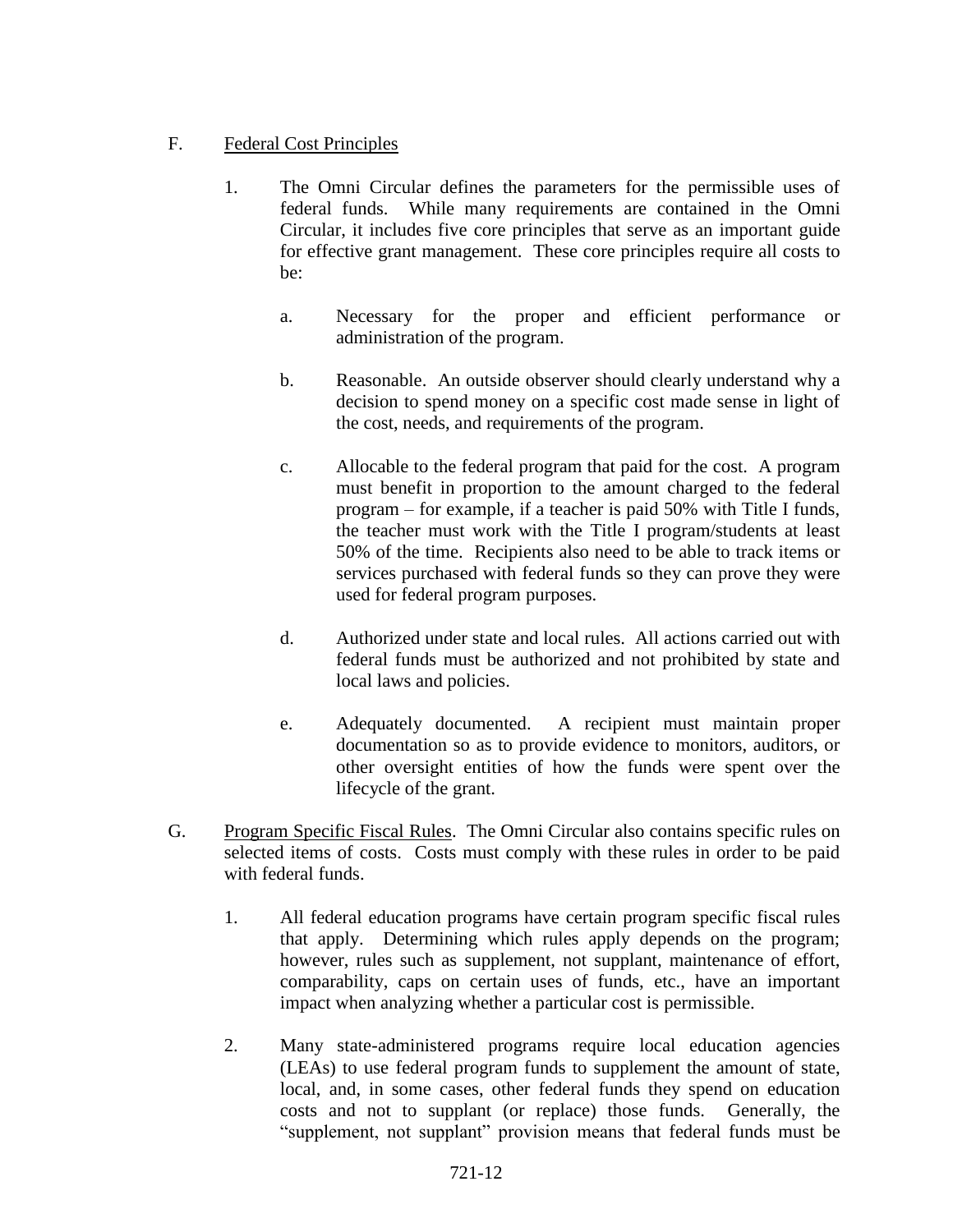used to supplement the level of funds from non-federal sources by providing additional services, staff, programs, or materials. In other words, federal funds normally cannot be used to pay for things that would otherwise be paid for with state or local funds (and, in some cases, with other federal funds).

- 3. Auditors generally presume supplanting has occurred in three situations:
	- a. School district uses federal funds to provide services that the school district is required to make available under other federal, state, or local laws.
	- b. School district uses federal funds to provide services that the school district provided with state or local funds in the prior year.
	- c. School district uses Title I, Part A, or Migrant Education Program funds to provide the same services to Title I or Migrant students that the school district provides with state or local funds to nonparticipating students.
- 4. These presumptions apply differently in different federal programs and also in schoolwide program schools. Staff should be familiar with the supplement not supplant provisions applicable to their program.
- H. Approved Plans, Budgets, and Special Conditions
	- 1. As required by the Omni Circular, all costs must be consistent with approved program plans and budgets.
	- 2. Costs must also be consistent with all terms and conditions of federal awards, including any special conditions imposed on the school district's grants.
- I. Training
	- 1. The school district will provide training on the allowable use of federal funds to all staff involved in federal programs.
	- 2. The school district will promote coordination between all staff involved in federal programs through activities, such as routine staff meetings and training sessions.
- J. Employee Sanctions. Any school district employee who violates this policy will be subject to discipline, as appropriate, up to and including the termination of employment.

## **VIII. COMPENSATION – PERSONAL SERVICES EXPENSES AND REPORTING**

#### 721-13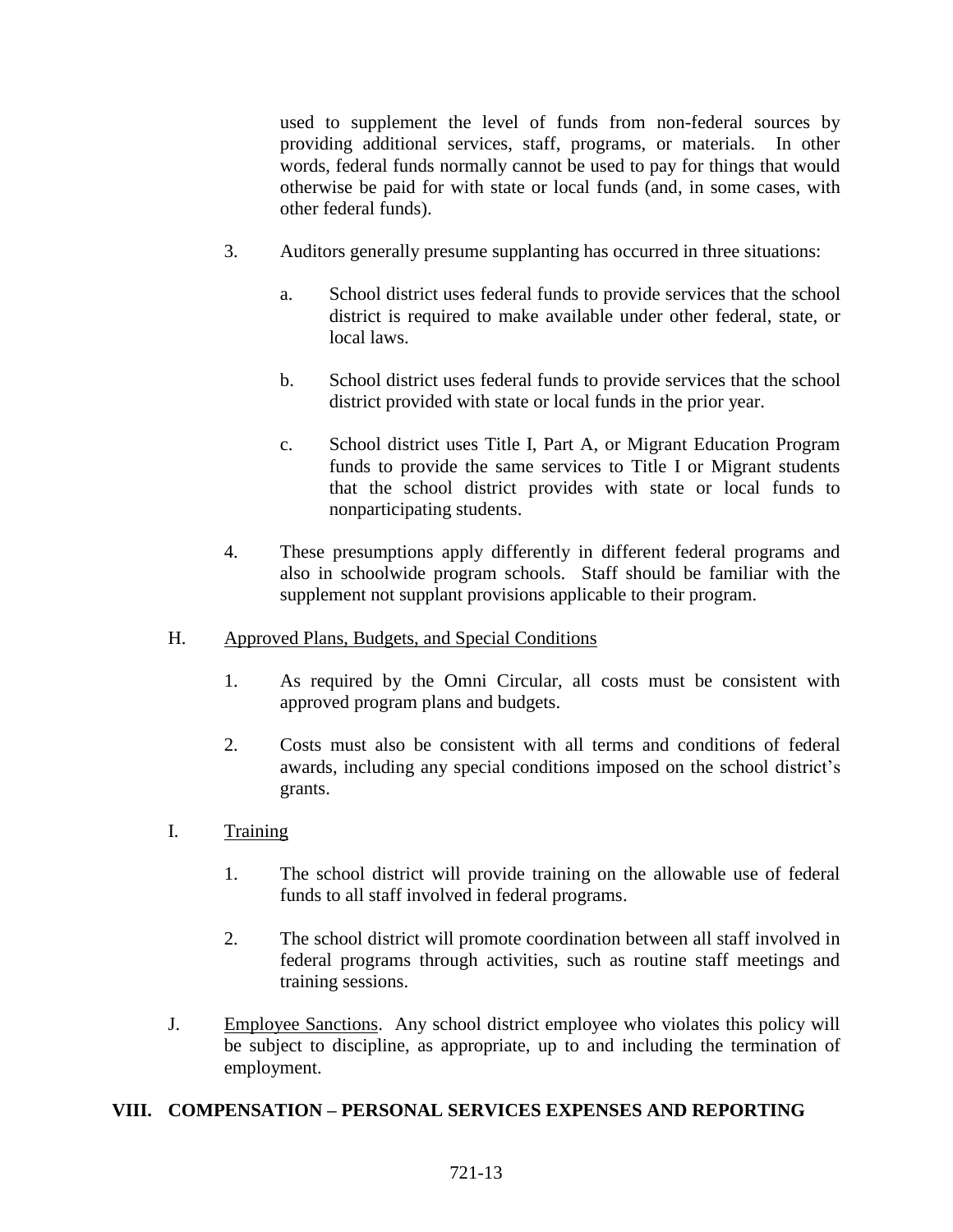### A. Compensation – Personal Services

Costs of compensation are allowable to the extent that they satisfy the specific requirements of the Uniform Grant Guidance and that the total compensation for individual employees:

- 1. Is reasonable for the services rendered and conforms to the established written policy of the school district consistently applied to both federal and non-federal activities; and
- 2. Follows an appointment made in accordance with a school district's written policies and meets the requirements of federal statute, where applicable.

Unless an arrangement is specifically authorized by a federal awarding agency, a school district must follow its written non-federal, entitywide policies and practices concerning the permissible extent of professional services that can be provided outside the school district for non-organizational compensation.

### B. Compensation – Fringe Benefits

1. During leave.

The costs of fringe benefits in the form of regular compensation paid to employees during periods of authorized absences from the job, such as for annual leave, family-related leave, sick leave, holidays, court leave, military leave, administrative leave, and other similar benefits, are allowable if all of the following criteria are met:

- a. They are provided under established written leave policies;
- b. The costs are equitably allocated to all related activities, including federal awards; and
- c. The accounting basis (cash or accrual) selected for costing each type of leave is consistently followed by the school district.
- 2. The costs of fringe benefits in the form of employer contributions or expenses for social security; employee life, health, unemployment, and worker's compensation insurance (except as indicated in 2 C.F.R. § 200.447(d)); pension plan costs; and other similar benefits are allowable, provided such benefits are granted under established written policies. Such benefits must be allocated to federal awards and all other activities in a manner consistent with the pattern of benefits attributable to the individuals or group(s) of employees whose salaries and wages are chargeable to such federal awards and other activities and charged as direct or indirect costs in accordance with the school district's accounting practices.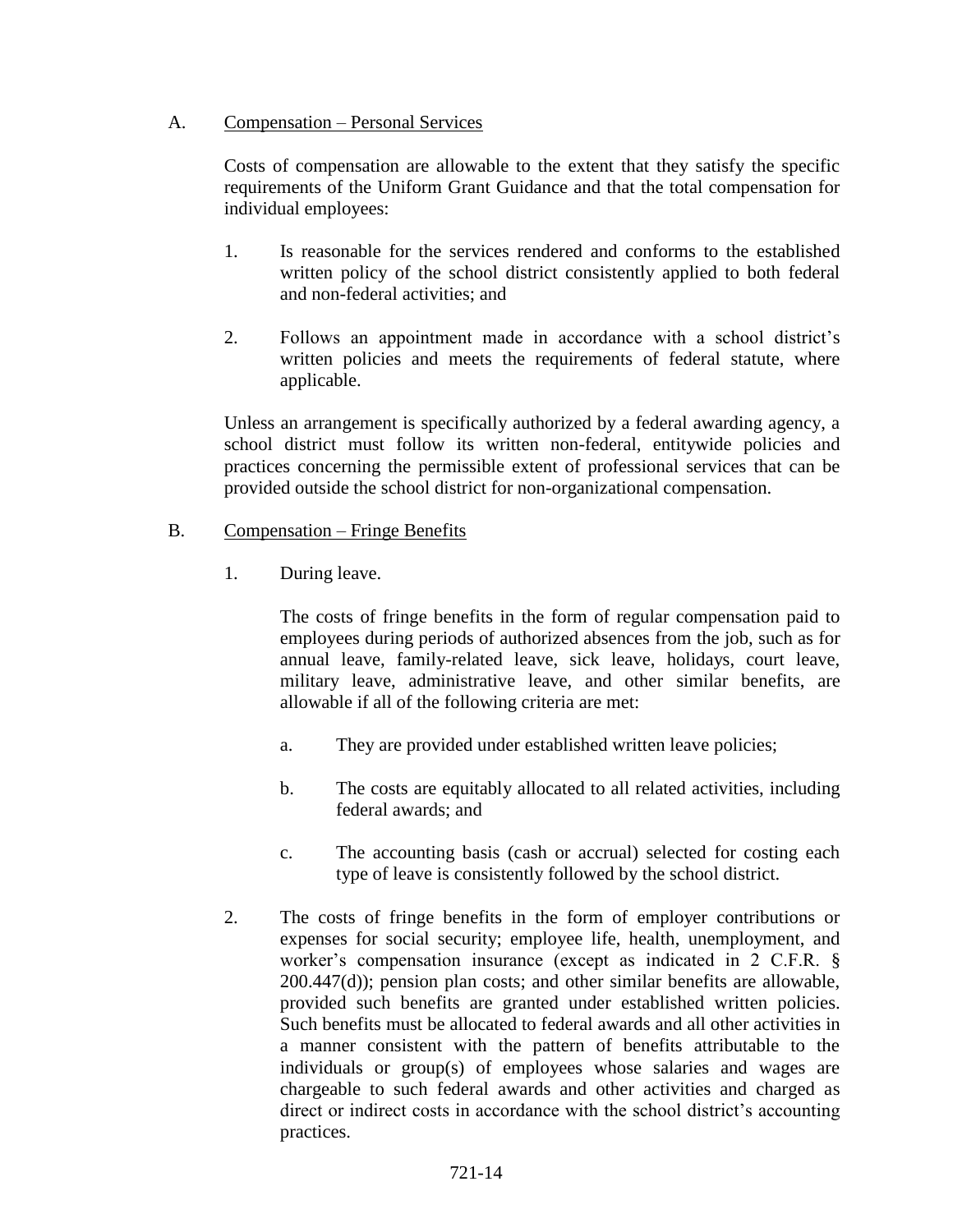- 3. Actual claims paid to or on behalf of employees or former employees for workers' compensation, unemployment compensation, severance pay, and similar employee benefits (e.g., post-retirement health benefits) are allowable in the year of payment provided that the school district follows a consistent costing policy.
- 4. Pension plan costs may be computed using a pay-as-you-go method or an acceptable actuarial cost method in accordance with the written policies of the school district.
- 5. Post-retirement costs may be computed using a pay-as-you-go method or an acceptable actuarial cost method in accordance with established written policies of the school district.
- 6. Costs of severance pay are allowable only to the extent that, in each case, severance pay is required by law; employer-employee agreement; established policy that constitutes, in effect, an implied agreement on the school district's part; or circumstances of the particular employment.
- C. Insurance and Indemnification. Types and extent and cost of coverage are in accordance with the school district's policy and sound business practice.
- D. Recruiting Costs. Short-term, travel visa costs (as opposed to longer-term, immigration visas) may be directly charged to a federal award, so long as they are:
	- 1. Critical and necessary for the conduct of the project;
	- 2. Allowable under the cost principles set forth in the Uniform Grant Guidance;
	- 3. Consistent with the school district's cost accounting practices and school district policy; and
	- 4. Meeting the definition of "direct cost" in the applicable cost principles of the Uniform Grant Guidance.
- E. Relocation Costs of Employees. Relocation costs are allowable, subject to the limitations described below, provided that reimbursement to the employee is in accordance with the school district's reimbursement policy.
- F. Travel Costs. Travel costs may be charged on an actual cost basis, on a per diem or mileage basis in lieu of actual costs incurred, or on a combination of the two, provided the method used is applied to an entire trip and not to selected days of the trip, and results in charges consistent with those normally allowed in like circumstances in the school district's non-federally funded activities and in accordance with the school district's reimbursement policies.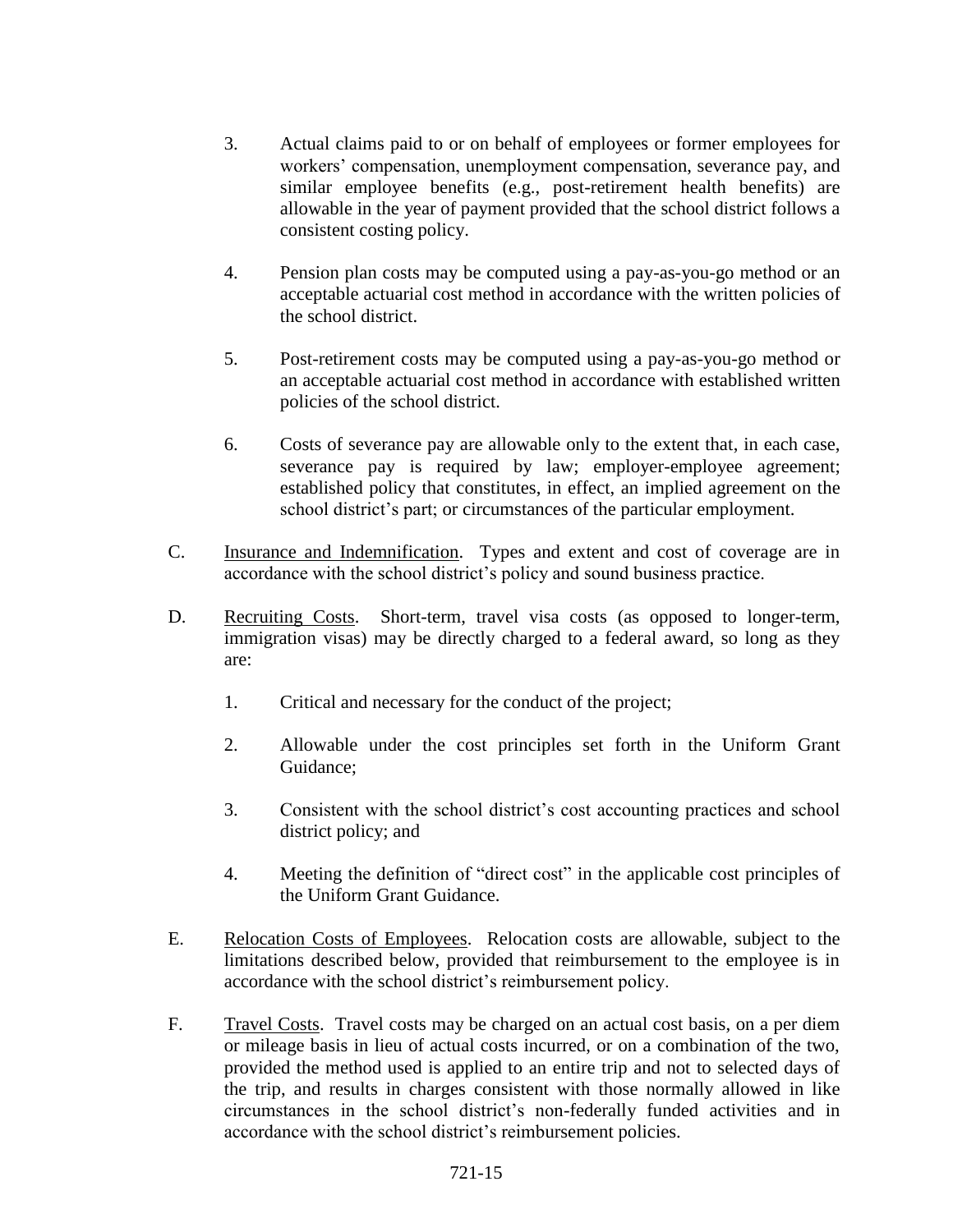Costs incurred by employees and officers for travel, including costs of lodging, other subsistence, and incidental expenses, must be considered reasonable and otherwise allowable only to the extent such costs do not exceed charges normally allowed by the school district in its regular operations according to the school district's written reimbursement and/or travel policies.

In addition, when costs are charged directly to the federal award, documentation must justify the following:

- 1. Participation of the individual is necessary to the federal award; and
- 2. The costs are reasonable and consistent with the school district's established travel policy.

Temporary dependent care costs above and beyond regular dependent care that directly results from travel to conferences is allowable provided the costs are:

- 1. A direct result of the individual's travel for the federal award;
- 2. Consistent with the school district's documented travel policy for all school district travel; and
- 3. Only temporary during the travel period.

*[Note: Noncompliance. If a school district fails to comply with federal statutes, regulations, or the terms and conditions of a federal award, the DOE or MDE may impose additional conditions, as described in 2 C.F.R. § 200.207 (Specific Conditions). If the DOE or MDE determines that noncompliance cannot be remedied by imposing additional conditions, the DOE or MDE may take one or more of the following actions, as appropriate under the circumstances: 1) Temporarily withhold cash payments pending correction of the deficiency by the school district or more severe enforcement action by the DOE or MDE; 2) Disallow (that is, deny both use of funds and any applicable matching credit for) all or part of the cost of the activity or action not in compliance; 3) Wholly or partly suspend or terminate the federal award; 4) Initiate suspension or debarment proceedings as authorized under 2 C.F.R. Part 180 and DOE regulations (or, in the case of MDE, recommend such a proceeding be initiated by the DOE); 5) Withhold further federal awards for the project or program; and/or 6) Take other remedies that may be legally available.]*

| <b>Legal References:</b> | 2 C.F.R. § 200.12 (Capital Assets)                                  |
|--------------------------|---------------------------------------------------------------------|
|                          | 2 C.F.R. § 200.112 (Conflict of Interest)                           |
|                          | 2 C.F.R. § 200.113 (Mandatory Disclosures)                          |
|                          | 2 C.F.R. § 200.205(d) (Federal Awarding Agency Review of Risk Posed |
|                          | by Applicants)                                                      |
|                          | 2 C.F.R. § 200.212 (Suspension and Debarment)                       |
|                          | 2 C.F.R. § 200.300(b) (Statutory and National Policy Requirements)  |
|                          |                                                                     |